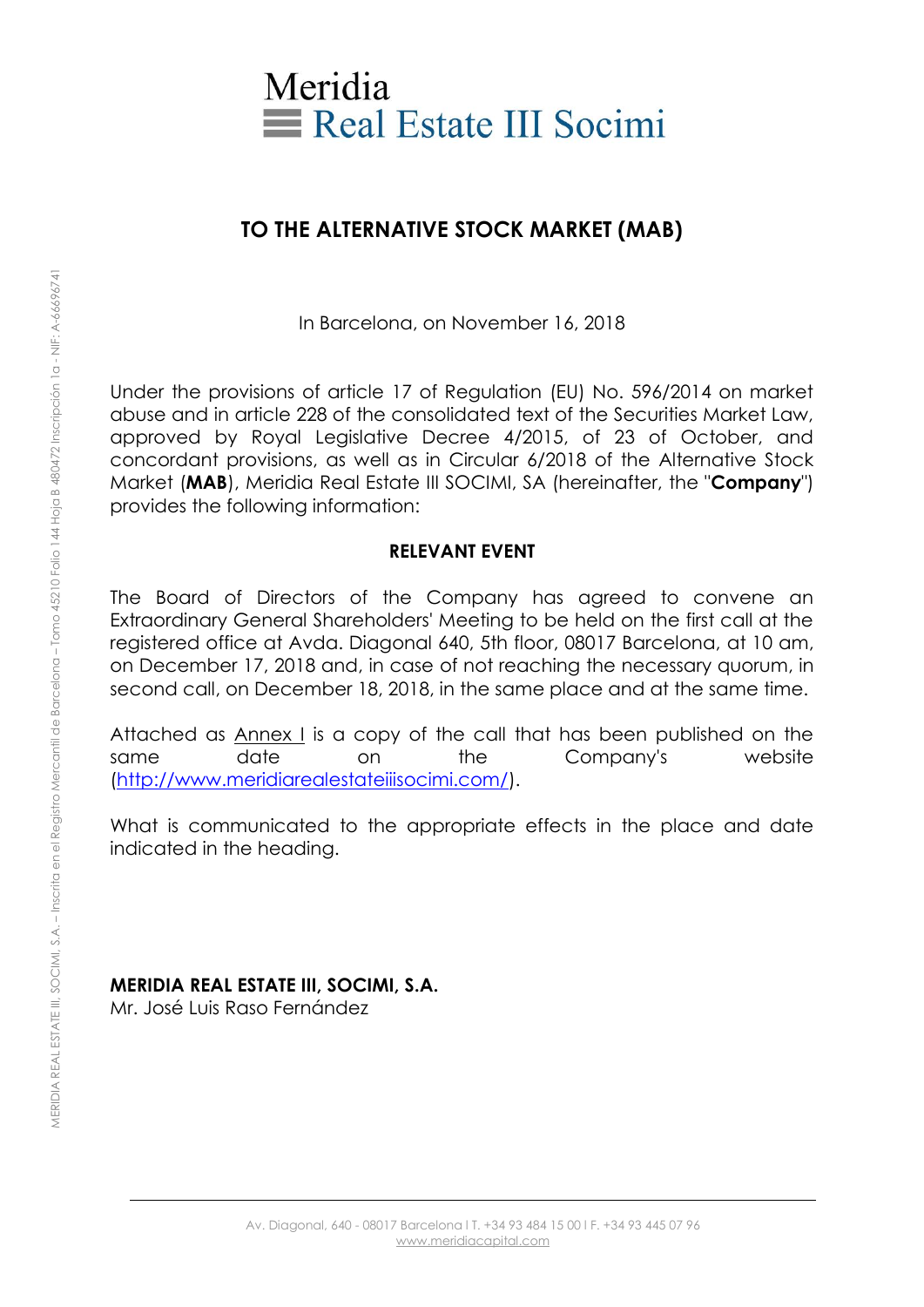

ANNEX I

### **CALL FOR THE EXTRAORDINARY GENERAL SHAREHOLDERS MEETING OF MERIDIA REAL ESTATE III, SOCIMI, S.A.**

The Board of Directors of MERIDIA REAL ESTATE III, SOCIMI, S.A. (the "Company"), in a meeting held on November 14, 2018, has agreed to convene an Extraordinary General Shareholders' Meeting, to be held at the registered office of the Company, located at Avda. Diagonal 640, 5TH floor, 08017 Barcelona, at 10 am, on December 17, 2018, at the first call, or, if the necessary quorum is not reached, at the second call, on December 18, 2018, in the same place and at the same time, with the following

## AGENDA

First.- Share capital increase for a maximum amount of 31,192,641.00 - euros through compensation of credits. Issuance of a maximum of 31,192,641.00 shares of 1.-  $\epsilon$  of nominal value each, with an issue premium of 0.09.-  $\epsilon$  per share, so that the total value of the issue will amount to a maximum of 33,999,978.69-  $\epsilon$ . Consequently, amendment of article 5 of the Bylaws.

Second.- Removal and appointment of Board members.

Third.- Delegation of powers.

Fourth.- Drafting and approval, if applicable, of the Minutes of the Meeting.

Complement of the call

In accordance with the provisions of article 172 of the Spanish Companies Act, the shareholders that represent at least five percent (5%) of the share capital of the Company are informed that they may request that a complement to the present call of the Extraordinary General Shareholders' Meeting is published,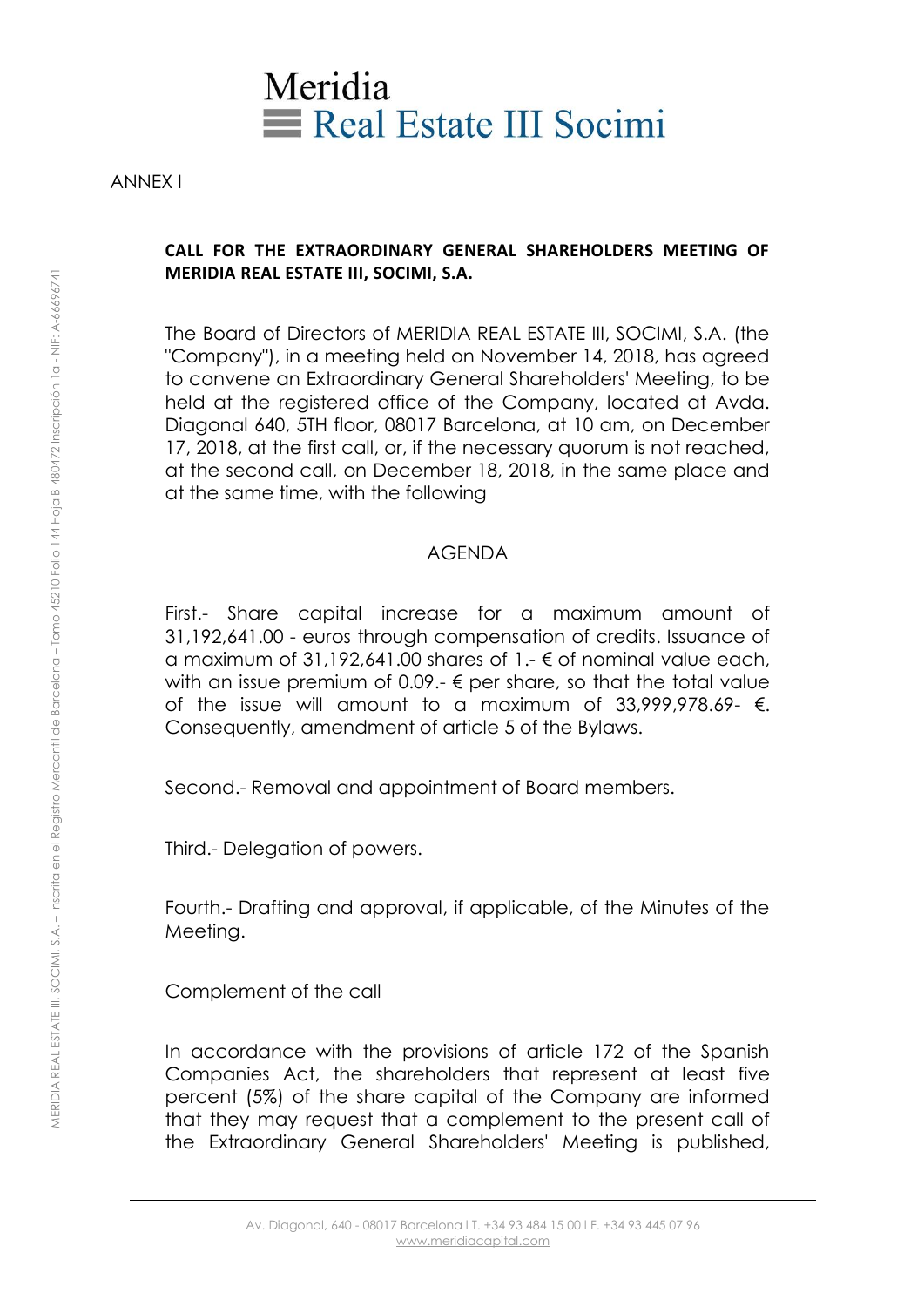# Meridia Real Estate III Socimi

including one or more items in the agenda.

The exercise of this right must be carried out by means of a reliable notification to the Company that must be received at the registered office of the Company within five (5) days following the publication of this call. The complement of the call must be published at least fifteen (15) days in advance of the date established for the meeting of the Extraordinary General Shareholders Meeting.

Right of information

The shareholders shall have the right to request the information or clarifications they deem necessary about the matters included in the Agenda or to formulate in writing the questions they consider pertinent up to the seventh day prior to the one scheduled for or during the Meeting, all in accordance with article 197 of the Spanish Companies Act.

In particular, in relation to the FIRST item on the agenda, the right of all Shareholders to examine at the registered office and ask for the delivery or free post of the following reports and documents:

a.- Full text of the proposed amendment to the bylaws and the Report justifying the same pursuant to article 286 of the Spanish Companies Act;

b.- The Report of the Board of Directors for the purposes of article 301.2 of the Spanish Companies Act;

c.- Certification of the auditor of the Company's accounts for the purposes of article 301.3 of the Spanish Companies Act

Said documentation will also be published on the Company's website http://www.meridiarealestateiiisocimi.com/.